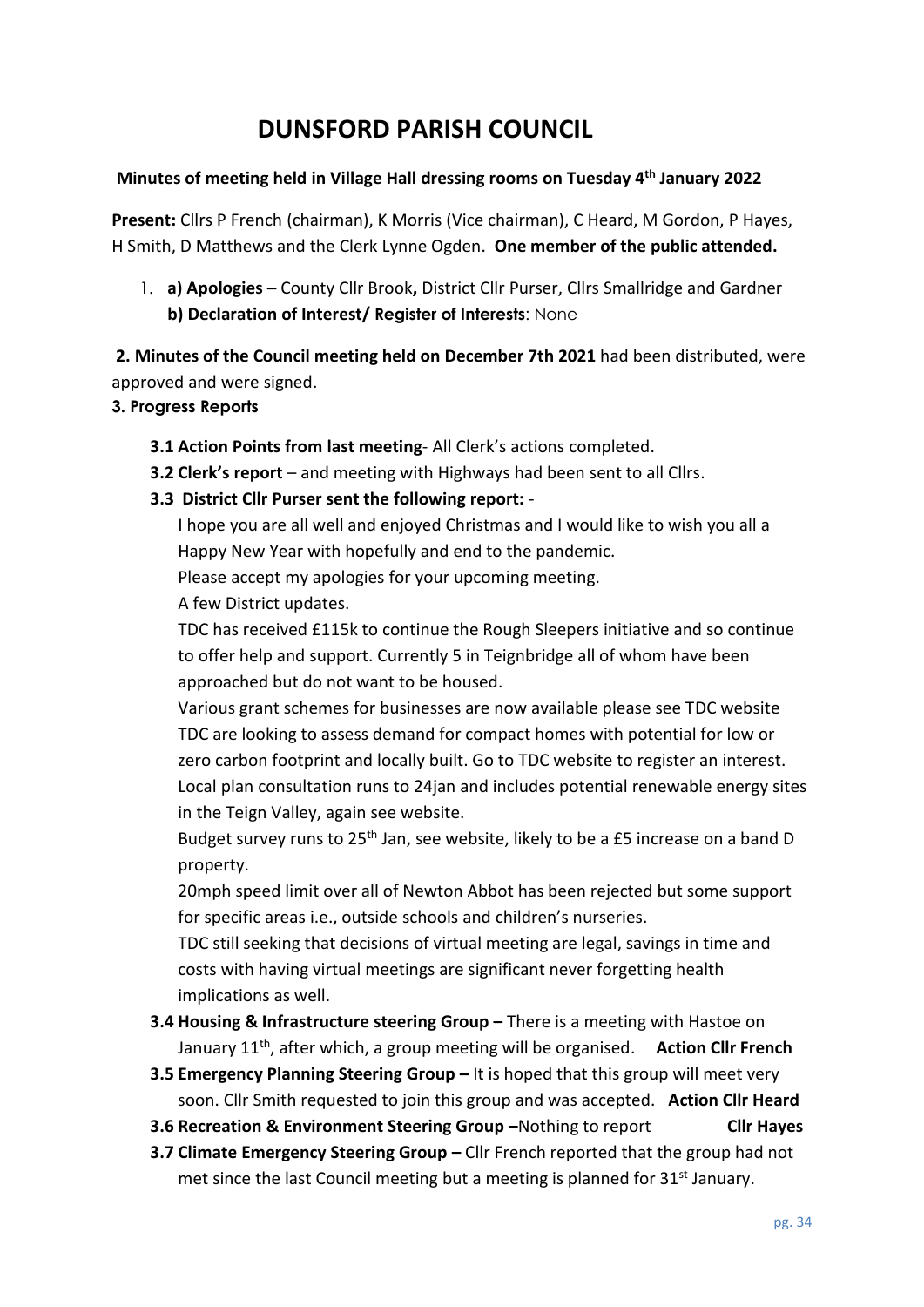### **3.8 Reports from other meetings attended by Cllrs** - None

**4.Correspondence: - List of correspondence received by email listed overleaf.** 

**5. Finance 5.1.C/A £10173.77 as at 12/11/2021 BBI/A £1825.56 as at 09/11/2021 Income** – Dunsford photobook sales - £195

**The Council resolved to pay the following invoices (including HMRC 5.7): -**

**5.2.** Clerk's Salary – 4 weeks x 10 hours a week - Gross pay £460 Net pay to Clerk £368 + expenses of £29.49 Total to Clerk **- £397.49 chq 1423 5.3.** Elliott Fairs – Lengthsman duties (December) - **£125 chq 1424 5.4.** Village Hall MC – Room hire - **£77 Chq 1425 5.5** Graham Dicker **–** Village Green Main/ance -April – December incl - **£810 chq 1426 5.6** Q3 reconciliation will be presented next meeting as bank statement not received.

**6.Village Green Report** –Cllr Matthews reported that he had blown the leaves away from the play area. Some weeds are beginning to grow back but otherwise all is fine. The Council will need to get a tree surgeon to cut back the large tree in the green. The Clerk was asked to get quotes. Cllr Matthews is happy to meet with workmen to explain what is needed. Cllr Morris is still working on shelters for the bins. **Action /Cllrs Matthews/Morris/Clerk**

**7. Planning: - Applications – 7.1 – 21/02844/NPA** – Ford Cottage – Application for prior Approval for change of use of agricultural building to a dwelling **Decisions 7.2 – DNPA 0580/21 –** Clifford Barton, Drewsteignton,EX6 6QB – installation of a wood fired stove in existing disused ground floor fireplace with new stainless steel flue protruding through roof **– Grant of Listed Building Consent 7.3 – Teignbridge – 21/02471/NPA –** Combe Farm, Six Mile Hill **-** Application for prior Approval for change of use of agricultural building to a dwelling **– Grant of request for Prior Approval**

**8. Photobook –** The fund has now replaced its loan to the Council and is in profit. This and any future profit will be put towards environmental projects for the Village. A further £15 was paid to the Clerk.

**9. Teignbridge draft Local Plan (part 3) – The Council revisited this topic. The Clerk had** taken advice and had been told that Councils would normally get involved in making comments at the planning stage, rather than the consultation stage. The Council had disseminated information and had made provision for residents that were not able to use the internet, in an effort to include as many people as possible. The Chairman repeated the fact that all individuals as possible should make their views known to Teignbridge. The closing date is 24<sup>th</sup> January 2022.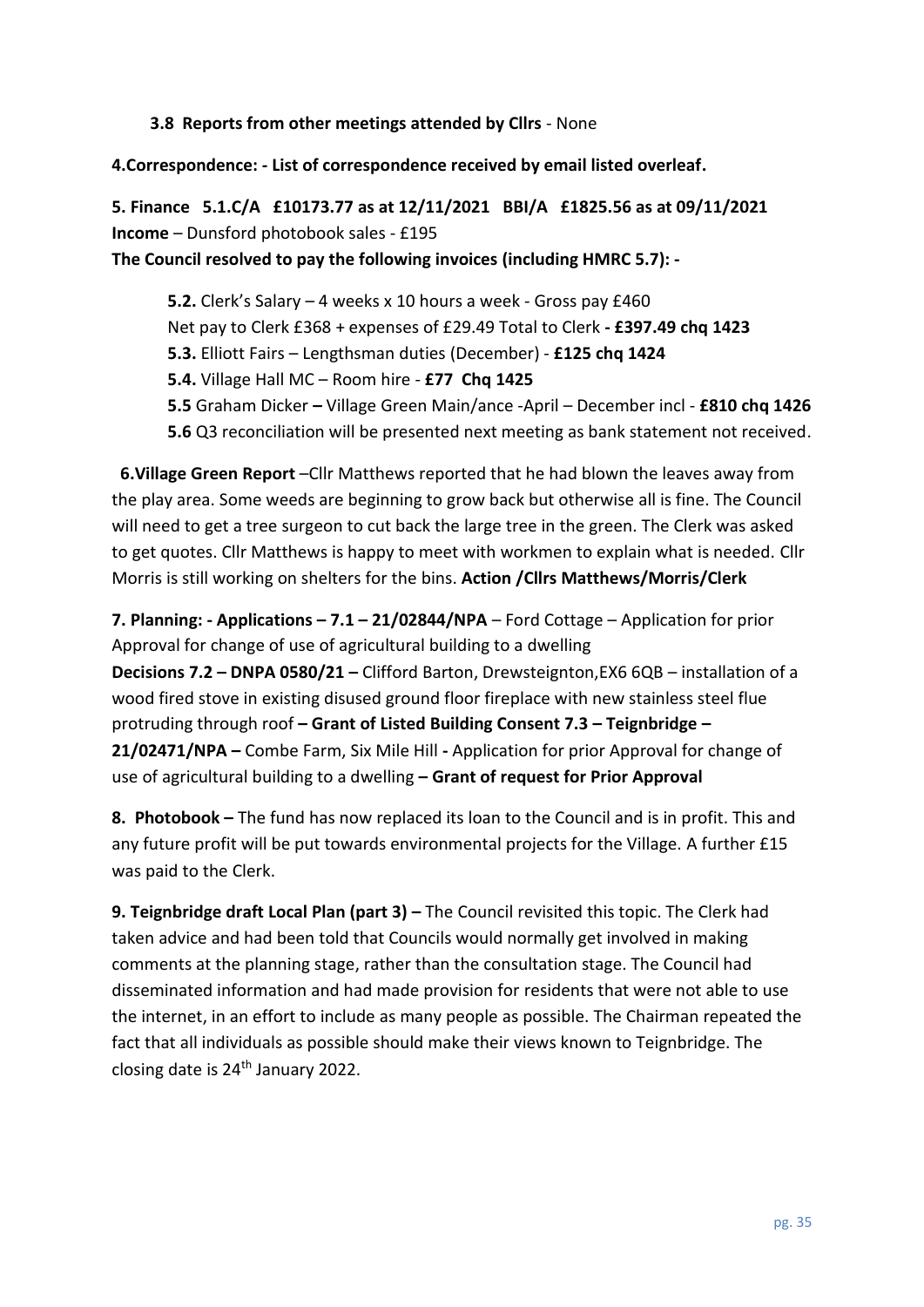**10. Policy Review – a)** The Council had an initial discussion on the section of its Standing orders that deals with voting procedures. The Clerk had sent suggestions from the NALC model version but the Council asked for clarification. The Clerk will ask for advice and report back**. Action Clerk**

**11. Lengthsman/ Highways –** The Lengthsman report and the notes from the Clerk/Highways meeting had both been sent to all Cllrs. The following was noted: - Thomas Cross – Highways will enlarge the haunch to help the water run-off. This will be put on the list for next year (after April). It was noted that the Landowner had not yet cleared out the ditch as he had offered. The Clerk was asked to write to him asking when he is able to do this. During the holiday period, the heavy rain had caused water to run across the school playground and down the wall onto the road. The drain was blocked and the water went on to the land of Court Cottage. It was agreed to ask the Lengthsman to clear the drain and the Clerk was asked to contact the school to make them aware. **Action Clerk**

**12. Noticeboard (potential hazard issue)** – This discussion was re-opened and it was decided that the notice boards had to be removed from the present location as it was a Health and safety issue. Cllr Matthews has spoken to the Church wardens and they are happy for the boards to be sited on their land (maybe only temporarily until a safe site can be agreed). A member of public is willing to help and the Council agreed for Cllr Matthews to go ahead and move the boards. Proposed: Cllr Matthews Seconded: Cllr French Vote: Carried with 1 abstention.

As a result of this, Cllr Matthews asked for the Council to review its H&S policy. **Action Cllr Matthews/Clerk**

**13. Matters Brought Forward by the Chairman – a)** It was noted that the local footpaths, that had been improved by the stiles being replaced by gates, were now being used much more and, as a result, were getting very muddy around the gateways. The Clerk was asked to contact DNP to see if anything can be done. b) A suggestion box for the Platinum Jubilee celebrations has been placed in Dunsford Stores and residents are being encouraged to contribute ideas. **Action Clerk**

**14. Date of next meeting Tuesday February 1st 2022** in the Village Hall Dressing rooms. **There being no other business, the Chairman closed the meeting at 9.06 pm**

|  | <b>Cllr P French (Chairman)</b> |
|--|---------------------------------|
|--|---------------------------------|

**Date ……………………**